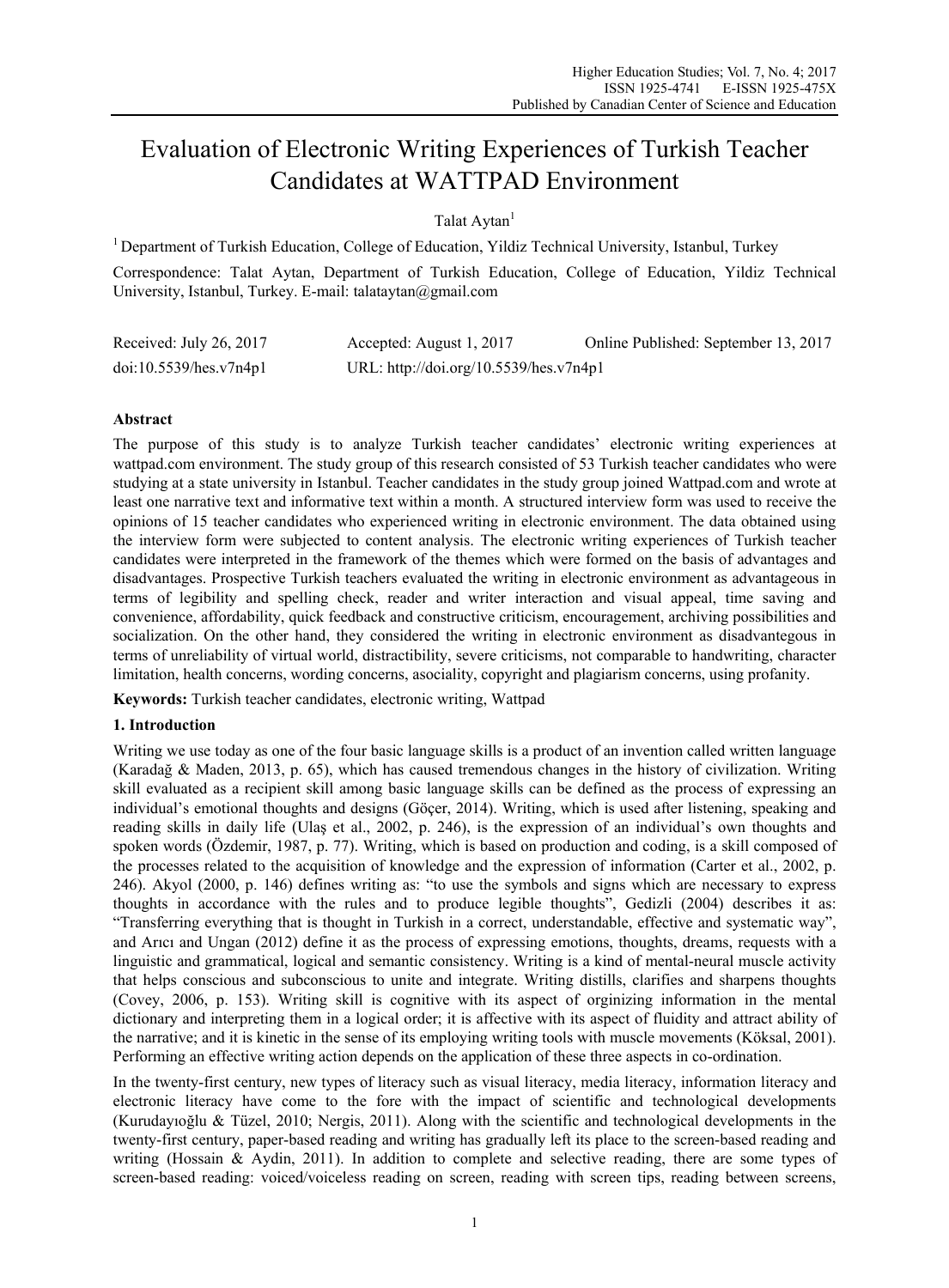reading by summarizing on screen, reading by revising on screen, reading by formating on screen, reading by noting on screen, reading by asking questions on screen, reading by criticizing on screen, and music-assisted reading on screen (Maden, 2012). The rapid development of our country depends on educating individuals who read, understand, think, question and solve problems. In this process, using information technology and screen-based reading have crucial importance (Güneş, 2010, p. 18). In the context of electronic writing, it is observed that students have intensely experienced electronic writing in the forms of using office programs at school and out of school activities, expressing their thoughts in electronic mail and social media portals, communicating, preparing homework and reports. The development of writing skills is directly related to students' attitudes toward writing. Students should be encouraged to believe that writing is a skill that can be developed by a variety of studies rather than being a "talent" (Kavruk et al., 2006; Karatay, 2011). Like all skills, writing skill can be acquired by applying (Yıldız et al., 2006, p. 204). In this respect, it is possible to say that the blog sites or Wattpad-like applications that offer students opportunities to write in electronic media are very important in terms of the development of writing skills.

Since there are not many studies on electronic writing skills of student groups at different levels, it is useful to screen the literature on electronic reading. In Duran and Ertuğrul's research (2012), classroom teachers state that electronic textbooks have some advantages such as supporting electronic textbooks with voices and visuals, enabling the interactive education process, enabling the possibility of teaching without carrying a school bag, their being more appealing to students than printed-books, and preventing paper waste; and have some disadvantages such as threatening student health (vision problems, orthopedical problems, etc.), lacking of infrastructure and service, and diminishing the level of comprehensibility of the subjects.

In the study conducted by Duran and Alevli (2014) on the eighth grade students, the comprehension scores on the screen were statistically higher than the ones on the printed textbook. In the study of İleri (2011) examining the effect of screen-based reading on the level of comprehension of fifth grade students according to text types, there was no statistically significant difference between the level of reading and understanding on the screen and the level of reading and understanding from the printed material.

As the twenty-first century is the epoch of knowledge and technology, Prensky (2001) referred to the concept of digital natives. The concept of digital natives was born in the age of technology and describes a generation who can comfortably use technological tools almost without any hesitation. In this context, it is possible to state that the Turkish teacher candidates constituting the study group of the research are digital natives. Wattpad.com is an application that provides free access to e-books and has an android app. It also provides an opportunity to the story and novel writers to publish their works. Electronic reading and writing application gives chance particularly to the young and talented writers to exhibit their talents and the works of acclaimed authors have been published by various publishing houses.

# **2. Method**

# *2.1 Research Design*

In the study, the case study method which is one of the qualitative research methods was used. Case studies are the studies that analyze the behaviors and skills of the participants in real and natural environments, and the researcher's influence on the event or topic is very little in case studies (Yin, 2002). This study is also based on the internal case study, which is one of the case study types. An internal case study is used when it is desired to obtain more detailed information about a specific person, event, case, topic or structure (Stake, 1995). All participants in the study group were asked to register to Wattpad.com and to write at least one text which was narrative or informative.

## *2.2 Participants*

In the research, easy accessible case sampling from purposeful sampling methods was used. The study group constisted of Turkish teacher candidates who were studying in their third year at a state university in Istanbul. The average age of participants is 21. The study group included 16 male and 37 female students.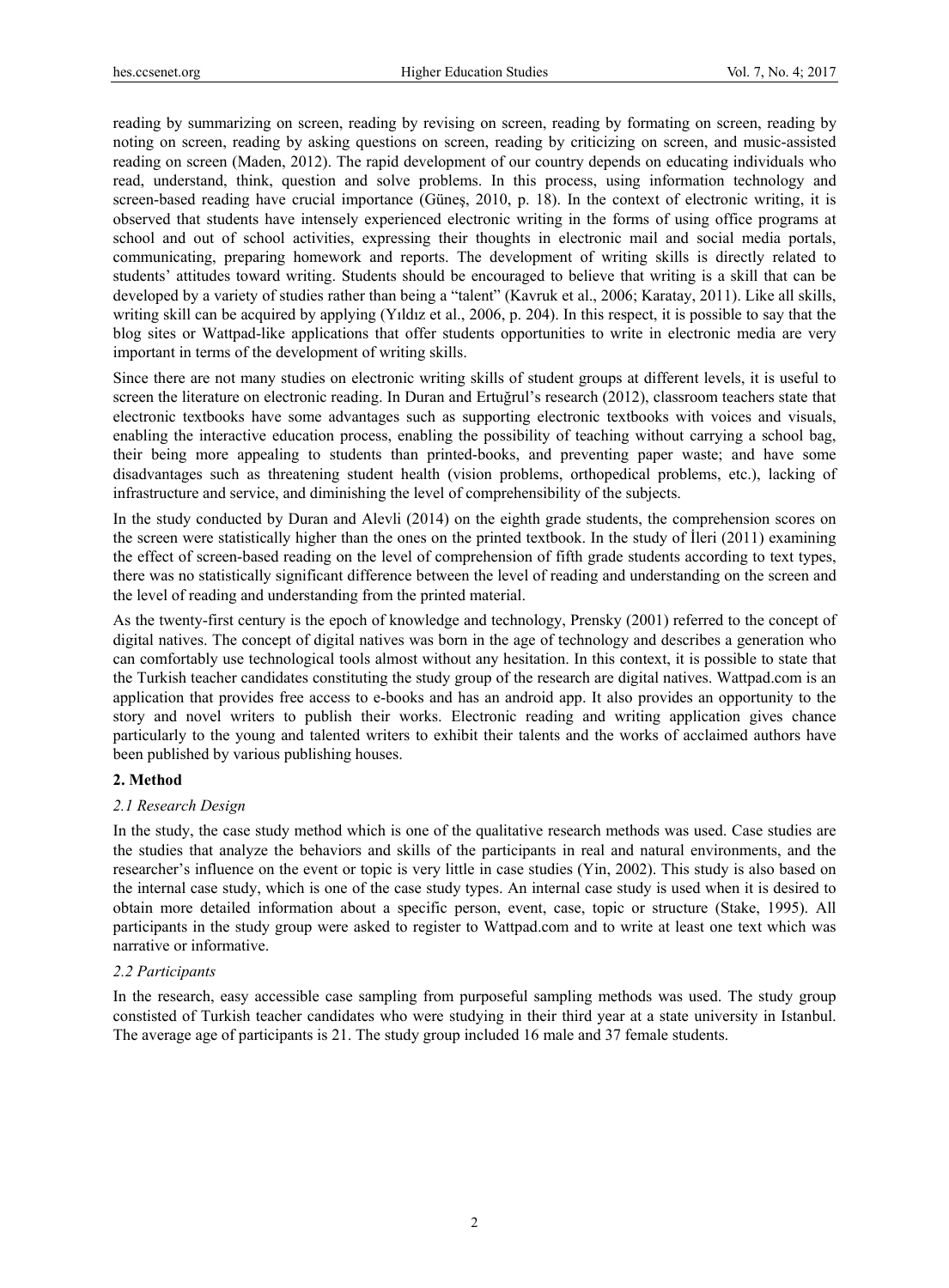#### Table 1. Study group

| Gender       | Number of Participants |  |
|--------------|------------------------|--|
| Male         | 16                     |  |
| Female       | 37                     |  |
| <b>TOTAL</b> | 53                     |  |

The depth and width of the data to be obtained in qualitative researches are inversely proportional to the size of the sample. Due to the size of the sample, the nature of the data collection and analysis methods, the amount of data, and the limited resources, it is not appropriate to conduct the study with many individuals (Yıldırım & Simsek, 2008).

#### *2.3 Data Collection*

In the case studies, one of the data collection tools is the interview. In order to reveal the experiences and meanings related to the cases, it is necessary to analyze the scuritinizing characteristics which were presented to the researchers via the interview by means of interaction, flexibility and probes (Yıldırım & Şimşek, 2008). In the study, a structured interview form was used. In order to prepare the structured interview form, interviews with experts and current literature were used. In the interview form, there have been some questions to determine the opinions of Turkish teacher candidates about their electronic writing experiences. The expert opinions were used to prepare these questions.

# *2.4 Data Analysis*

In the research, students were interviewed face to face using the questions in the interview form. The data for the opinions of the Turkish teacher candidates regarding the electronic writing were obtained from the candidates. Content analysis method was used in the analysis of the data. In the research, the data obtained from the views of the prospective teachers were coded around certain concepts according to their similarities and the themes were formed. Codes and themes were organized. The results were presented with a descriptive narrative and the findings were descriptively explained (Yıldırım & Şimşek, 2008). The data were coded by two investigators. For reliability, the formula of "Reliability=Consensus/Consensus+Dissensusx100" was applied on the codings obtained by both researchers (Miles & Huberman, 1994). The compliance percentage between the two encoders was calculated as 88%. Reliability has been achieved in terms of data analysis since that the compliance percentage was 70% or more was found sufficient.

## **3. Findings**

In this section, the findings of the research results are interpreted. In the presentation of findings, the themes are presented to the attentions by quoted from student opinions.

#### *3.1 Unreliability of Virtual World*

Some students  $(f=4)$  who experienced electronic writing stated that they found the virtual world unreliable:

*"People are not as serious in electronic environments as they are in real life. If you think you are a successful writer, the electronic environment is not the right place to stand out." (S 1)* 

#### *3.2 Legibility and Spelling Check*

Most of the students who experienced electronic writing  $(f=9)$  stated that electronic writing has advantages in terms of legibility and correction of misspellings:

*"As the text is legible, we are able to correct the error immediately." (S 2)* 

*"In the texts, the legibility level changes for each person. After all, everyone has different handwriting. In fact, writing in the electronic environment offers legible texts to the reader." (S 12)* 

*"The internet environment allows you to instantly transfer what comes to mind without interruption. The rate of making punctuation and spelling mistakes is high in paper-based writing, but it is possible to check those mistakes in the electronic environment." (S 6)* 

*"The fact that the mistakes of spelling and punctuation can be seen immediately in the electronic environment makes it possible to minimize mistakes in writing." (S 8)*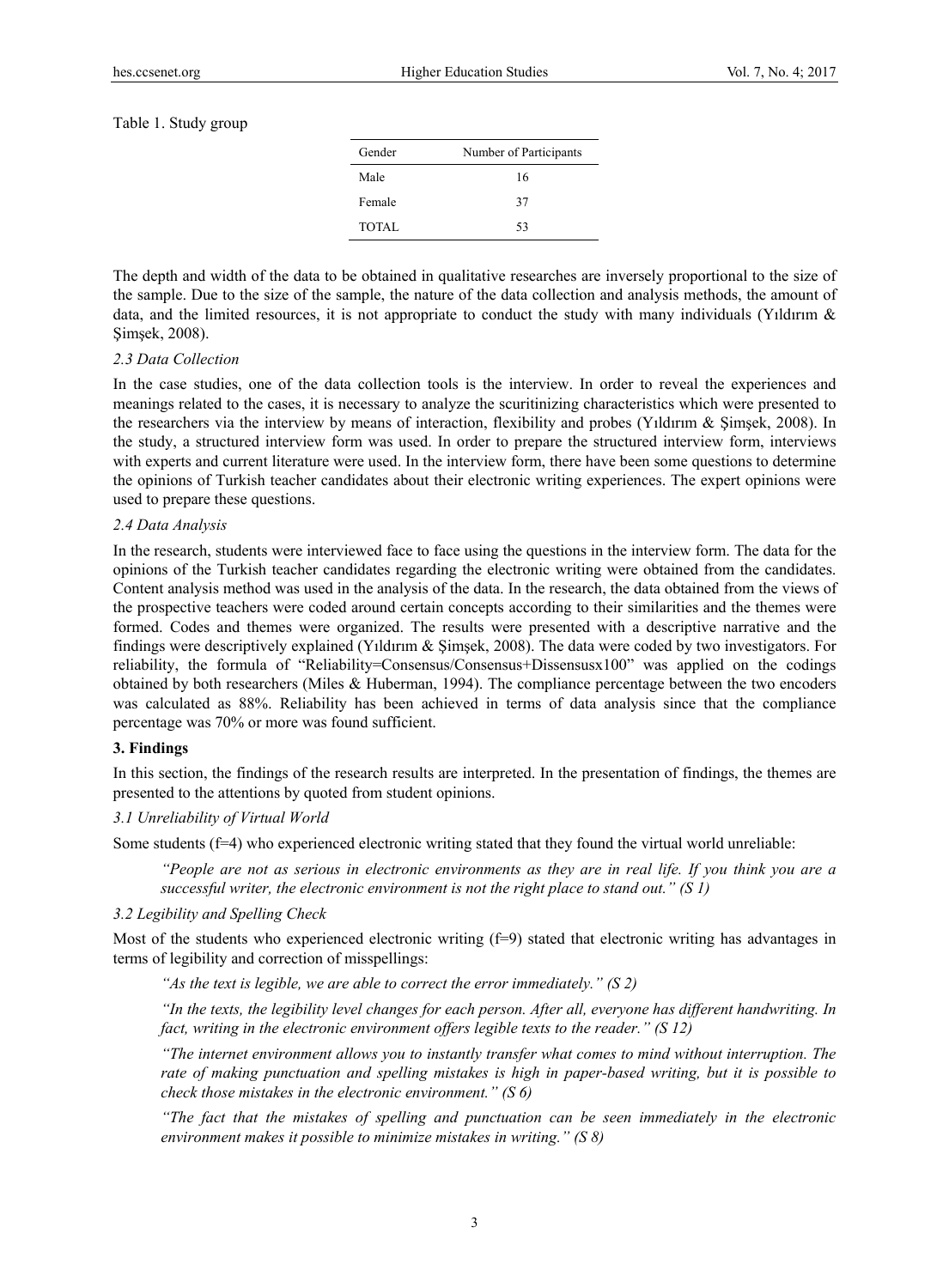*3.3 Reader and Writer Interactivity and Visual Attraction* 

Some of the students experienced electronic writing  $(f=7)$  stated that literary products' being instantly accessible to readers and their being more attractive with visual elements such as page layout, graphics and animation were the advantages.

*"It appeals to large masses, and is a better way to advertise. Graphics and animations can be added on it and visuals can be captured in the text." (S 3)* 

*"The written materials' accessibility to a lot of people in a virtual environment can be very beneficial in terms of the development of the writer as well as connecting with private individuals and directing large reader masses." (S 11)* 

*"The product's being able to reach millions of users at the same time. Our sharing it with more people." (S 12)* 

*"For example; We could add the covers we imagined to the stories we wrote on wattpad.com."(S 2)* 

*"Our ability to adjust the page layout as desired. I think this is one of the most important advantages of it." (S 3)*

#### *3.4 Distractibility*

Some students experienced electronic writing (f=5) stated that distractions were disadvantageous in the electronic environment.

*"I can encounter some distractions while writing in the electronic environment. A few websites can be used at the same time, a Facebook sharing or a direct message can be distracting for me." (S 4)* 

*"We can see many things that distract us from writing in the electronic environment." (S 12)* 

*3.5 Time-Saving and Convenience* 

A large number of students (f=12) who experienced electronic writing have noted that electronic writing saves time and allows copying and pasting where necessary.

*"Writing in the electronic environment is easier and takes less time." (S 5)* 

*"Electronic writing saves time, and adding or subtracting takes less time. It is easier to reach masses in electronic writing environments. We lose a lot of time while we are searching for the place we are looking for with paper, but we find the place we are looking for faster on the computer. We can write words and sentences that we want to attract attention in bold or italic. Electronic writing is less tiring, for example, I can copy the name of the hero in the story and use it in a few places." (S 7)* 

*"It is easier than writing on paper and with pencils. It is not tiring." (S 9)* 

*"As everyone knows, it saves time." (S 12)* 

*"But not holding the pen is ideal for people who swell their fingers while writing like me." (S 13)* 

*"Writing in the electronic environment is not exhausting and there is no need to write the texts on a computer again ..." (S 14)* 

*"Hand writing is more difficult and more tiring than writing on a computer. In this sense, Wattpad is more advantageous." (S 15)* 

*"Even though, it is more tiring for people to be in front of the screen for a long time when writing on a computer, it is easier than hand writing ..." (S 6)* 

*3.6 Afford Ability* 

Most of the students who had electronic writing experience  $(f=13)$  stated that electronic writing is affordable in terms of stationery or consumable materials.

*"In terms of savings, writing in electronic environment is simpler, because paper and pen consumption is not the case." (S 5)* 

*"When we write a story at Wattpad, we do not waste paper. When we make mistakes while writing, we throw away the paper. Whereas, we can delete what we write at Wattpad and edit it again." (S 10)* 

*"We can convey the same story to thousands of people at the earliest time without cost on paper, printing, etc." (S 1)*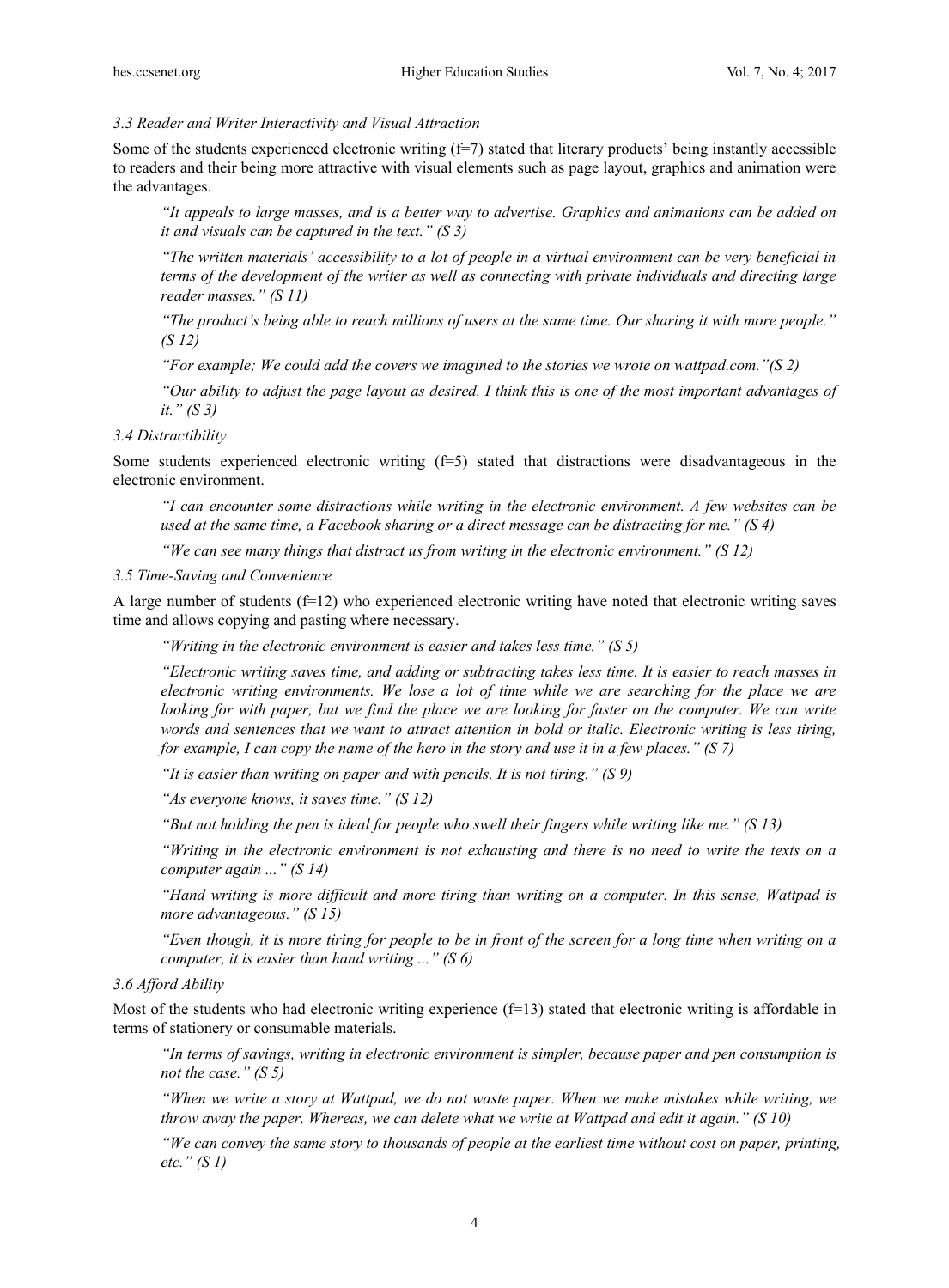## *3.7 Quick Feedback and Criticism*

Some of the students experienced electronic writing  $(f=6)$  stated that the opportunity to get a quick feedback while writing in electronic environment was positive since constructive criticisms repaired the text, but some criticisms were extremely ruthless.

*"Being able to see instant comments provides criticism." (S 5)* 

*"In this sense, we can say that what is most needed by those who approach the writing issue in a serious way is criticism." (S 11)* 

*"Since the text has reached so many people, anyone with or without knowledge can make a ruthless criticism about what you write. This can diminish a person's enthusiasm for writing." (S 6)* 

*"On one hand, writing at Wattpad excites people for their works' being read by others, on the other hand, negative comments may upset them. These negative comments sometimes come to extreme points, especially if the wattpad is thought to have a smaller population." (S 13)* 

## *3.8 Using Profanity*

Some students (f=3) who had experienced electronic writing stated that some commentators in the electronic writing environment use some vulgar words and curses in their comments and this has a disadvantage.

*"... it is also a disadvantage that some comments contain vulgar words and curses." (S 5)* 

## *3.9 Encouragement*

Some of the students experienced electronic writing  $(f=6)$  state that writing in electronic environment is encouraging at point of writing.

*"People are encouraged at the point of writing by seeing things written on the Wattpad environment." (S 6)* 

*"People who write something but can not show them to other people for the fear of not to be approved may exhibit what they wrote to people they do not know at Wattpad, thus their fear will have been eliminated." (S 9)* 

# *3.10 Copyright and Plagiarism Concerns*

Most of the students who had electronic writing experience  $(f=10)$  state that writing in electronic environment also brings problems of copyright and plagiarism.

*"Writing is nice, but there's the copyright issue, it needs to be resolved. Plagiarising is easy, because writing materials are open to sharing and copying." (S 8)* 

*"Some quotes can be used without specifying the source and this is unfair to the author. People easily can quote your writings on which you thought a lot for a long time and individualize them without any hesitation." (S 10)* 

## *3.11 Health Concerns*

Some of the students who had electronic writing experience  $(f=4)$  think that writing in electronic environment will bring some health problems along with it.

*"The light on the screen may be uncomfortable and it may tire the eyes." (S 8)* 

*"As a result of the concentration on the screen for a long time, the authors may experience various eye problems or suffer headaches." (S 11)* 

*"When writing in electronic environment, back and waist pain can be experienced especially because of sitting positions. Light is another factor that affects the eye." (S 13)* 

## *3.12 Archiving Possibilities*

Most of the students who had electronic writing experience  $(f=11)$  state that writing in the electronic environment is advantageous in terms of archiving.

*"Archiving in Wattpad is an advantage. What we write on the paper can get lost, it can get torn or even burn, but what we write on WattPad will not get lost." (S 10)* 

## *3.13 A/Socialization*

More than half of the students (f=8) who experienced electronic writing think that writing in electronic environment will improve social skills, while the rest of them state that it will asocialize the individual  $(f=7)$ .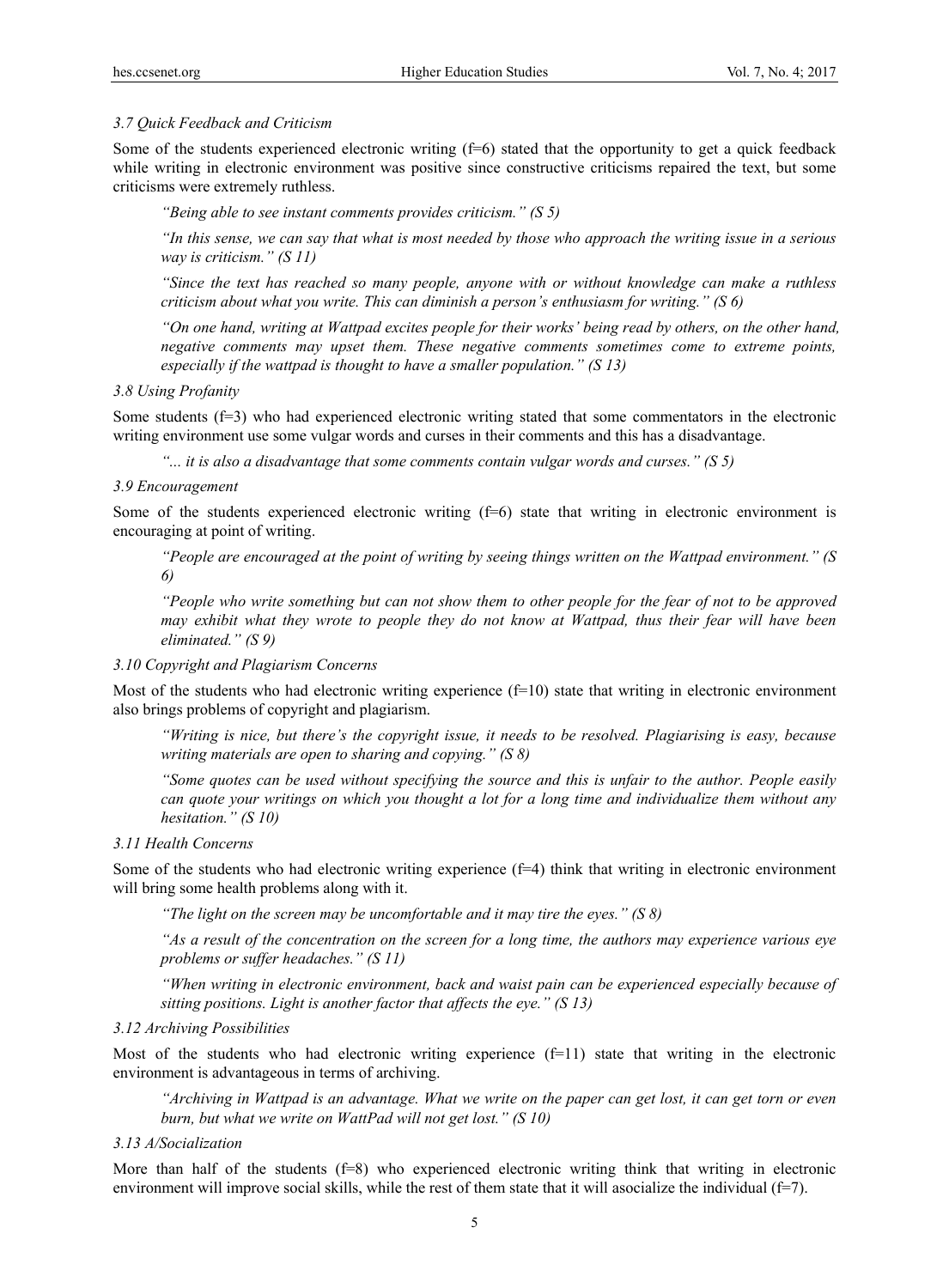*"To me, writing in the electronic environment makes people asocial. And it makes them dependant on a machine connected to electricity." (S 5)* 

*"... It is a useful application for the people in terms of being able to meet many people who think and write like them on a platform and follow their writings." (S 13)* 

#### *3.14 Wording Concerns*

Some students experienced electronic writing  $(f=2)$  have reported that writing in electronic environment negatively affected the originality.

*"The originality and wording features are getting out of hand. The person conveys what s/he wants to say using short sentences, because she/he wants to convey more accumulation in a shorter time." (S 7)* 

#### *3.15 Character Limitation*

Some students experienced electronic writing  $(f=6)$  think that character limitation in electronic environment (wattpad.com) is a negative feature.

*"Character limitations prevent me from forming what I would like to write." (S 15)* 

#### *3.16 Handwriting Romanticism*

Some students experinced the electronic writing  $(f=2)$  find it more meaningful for a person to write using his/her own handwriting.

*"The negative side of electronic writing is that a story written by handwriting is more meaningful. It is more specific because it is written by the person's own efforts and his/her own peculiar writing." (S 3)* 

*"Even though writing in the electronic environment is now seen as one of the advantages of the modern world, I think that handwriting is much more effective in terms of transfer and expression of feelings." (S 6)* 

## **4. Discussion and Conclusion**

Thinking skills of the twenty-first century can be listed as creativity, cooperation, critical thinking and communication. Especially, in parallel with the development of technology, communication tools have been extremely diversified and the reading and writing habits of the individual have begun to change in the spectrum ranging from desktop computers to laptops, tablet computers to smart phones. Electronic reading have begun to substitute the paper-based reading, while electronic typing substituted the paper-based writing. It cannot be imagined that education technologies and curricula remain insensitive to those developments in the world. Almost all of the curriculums in Turkey have included the ability of using information technology as a basic skill. Electronic reading and writing has already begun to be included in educational activities.

According to the results of this research which analyzed the electronic writing experiences of the Turkish teacher candidates in the Wattpad.com environment, it is seen that Prospective Turkish teachers evaluated writing in electronic environment as advantageous in terms of legibility and spelling check, reader and writer interaction and visual appeal, time saving and convenience, affordability, quick feedback and constructive criticism, encouragement, archiving possibilities and socialization (Aydin, 2013a). On the other hand, they considered the writing in electronic environment as disadvantegous in terms of unreliability of virtual world, distractibility, severe criticisms, not comparable to handwriting, character limitation, health concerns, wording concerns, asociality, copyright and plagiarism concerns, using profanity.

According to the study of Tüzel and Tok (2013), prospective teachers who were studying at the Faculty of Education preferred digital writing because of the reasons such as (1) physical comfort, (2) time saving, (3) economical issues, (4) easy sharing, (5) the use of visuals, (6) legible writing, (7) reduction of spelling and punctuation problems, (8) pagesetup, (9) archiving in their daily and academic lives and they stated that digital writing had four different disadvantages: (1) distractibilty, (2) individualization, (3) laziness of thinking, and (4) plagiarism. The results of this research largely coincide with the results of the Tüzel and Tok's (2013) research. Additionally, the themes of encouragement, quick feedback and constructive criticism are among the advantages and the themes of unreliability of virtual world, its not being comparable to handwriting, severe criticisms, character limitation and Using profanity are placed among the disadvantages.

Writing skill, a powerful tool of thinking, is an important skill in the context of an individual's ability to perceive and comprehend the World, and try to make a difference there (Şahin, 2010). The writing skill in the framework of curriculums from primary school to university has been developed with theoretical and practical studies. At the point of teacher roles today, the teacher is aimed to participate in teaching and learning process as a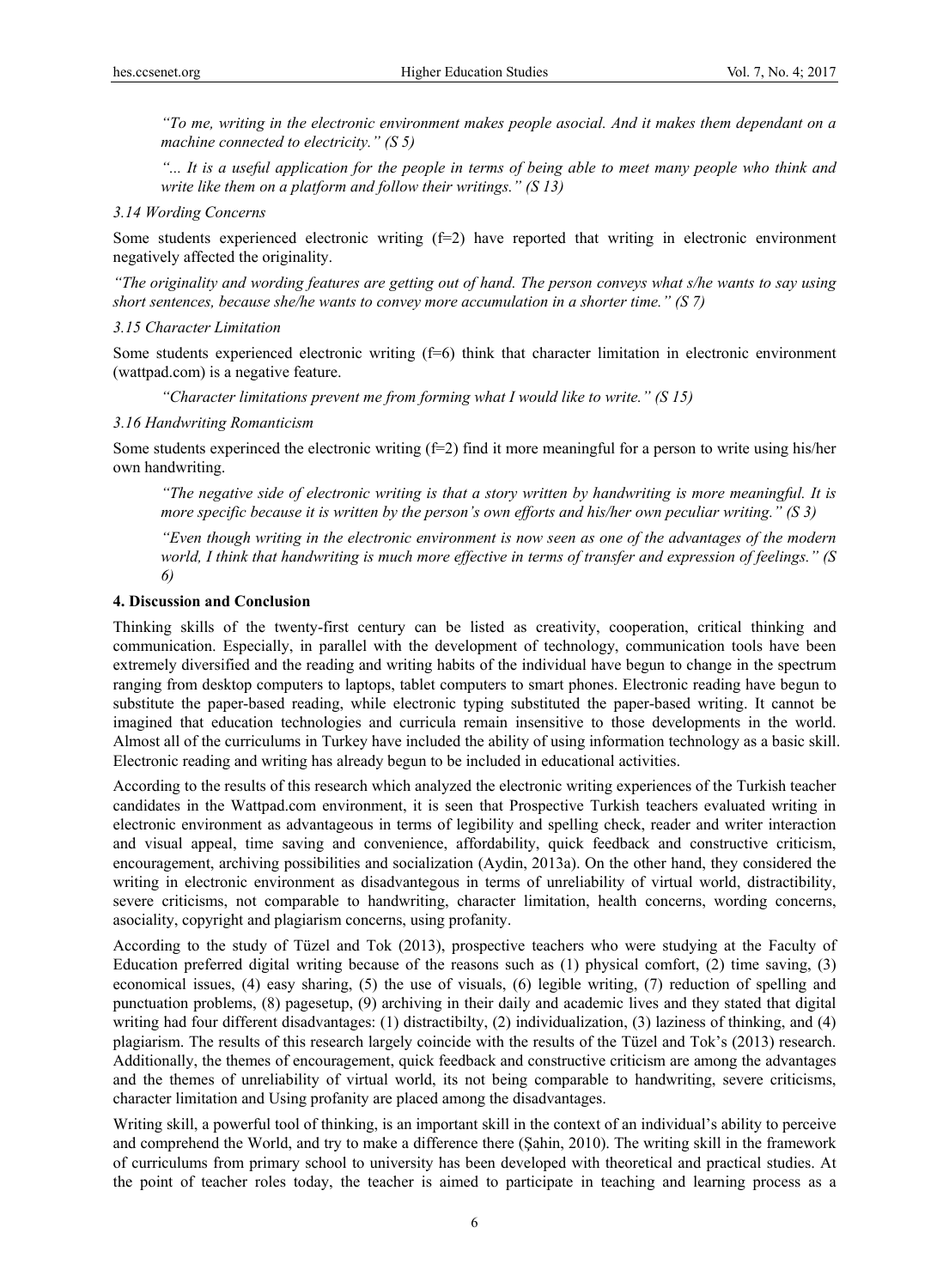researcher, a co-learner, an intellectual, an agent, an observer, and an educator exhibiting largely liberal attitudes rather than authoritarian attitudes ones (Yayli, 2009). No education system wants students who do not understand what they read, can not tell what they think, find themselves inadequate and do not have self-confidence, do not speak, do not write, give up their democratical rights instead of discussing, criticizing and researching (Aydin, 2013b; Demir & Yapıcı, 2007). Prospective Turkish teachers' conceptualizing and evaluating the information about writing education in their undergraduate programs, their being equipped with special field knowledge, their implementing both paper-based and screen-based writing exercises practically have great importance in terms of their guiding the students who will build the future with writing.

#### **References**

Akyol, H. (2000). *"Yazı Öğretimi" Millî Eğitim* (S. 146, ss. 37-48).

- Arici, A. F., & Ungan, S. (2012). *Yazılı Anlatım El Kitabı*. Ankara: Pegem A Yayıncılık.
- Aydin, H. (2013a). Interaction between Teachers and Students in Online Learning. *Journal of Environmental Protection and Ecology*, *14*(14A), 1337-1352.
- Aydin, H. (2013b). Students and teachers' perceptions on technology enhanced Turkish language learning environment in Turkey. *Journal Educational Research and Reviews*, *8*(13), 986-996.
- Carter, C., Bshop, J., & ve Kravts, L. (2002). *Key to Effective Learning* (3rd ed.). New Jersey: Printice Hall.
- Covey, S. R. (2006). *Etkili insanların Yedi Alışkanlığı (29. Basım, çev. Osman & Filiz Nayır Deniztekin)*. İstanbul: Varlık Yayınları.
- Demir, C., & Yapici, M. (2007). ANA DİLİ OLARAK TÜRKÇENİN ÖĞRETİMİ VE SORUNLARI. *Sosyal Bilimler Dergisi*, *9*(2).
- Duran, E., & Alevli, O. (2014). Ekrandan okumanın sekizinci sınıf öğrencilerinde anlamaya etkisi. *Okuma Yazma Eğitimi Araştırmaları*, *2*(1), 1-11.
- Duran, E., & Ertuğrul, B. (2012). İlköğretim Sınıf Öğretmenlerinin Elektronik Ders Kitaplarına Yönelik Görüşleri. *Türk Eğitim Bilimleri Dergisi*, *10*(2).
- Gedizli, M. (2004). *Yazabilmek*. İstanbul: Şûle.
- Göçer, A. (2014). *Yazma Eğitimi*. Ankara: Pegem A Yayıncılık.
- Güneş, F. (2010). Öğrencilerde ekran okuma ve ekranik düşünme/Thinking based on screen and screen reading of students. *Mustafa Kemal Üniversitesi Sosyal Bilimler Enstitüsü Dergisi*, *7*(14).
- Hossain, M. M., & Aydin, H. (2011). A Web 2.0-Based Collaborative Model for Multicultural Education. *Journal of Multicultural Educational and Technology*, *5*(2), 116-129. https://doi.org/10.1108/17504971111142655
- İleri, Z. (2011). *Ekrandan okumanın ilköğretim 5. sınıf öğrencilerinin okuduğunu anlama ve okuma motivasyonu düzeylerine etkisi*. Yüksek Lisans Tezi, Sakarya Üniversitesi, Eğitim Bilimleri Enstitüsü, Sakarya.
- Karadağ, Ö., & Maden, S. (2013). *Yazma Eğitimi: Kuram, Uygulama, Ölçme ve Değerlendirme (Türkçe Öğretimi El Kitabı Ed. Abdurrahman Güzel- Halit Karatay)*. Ankara: Pegem A Yayınları.
- Karatay, H. (2011). 4+1 Planlı Yazma Ve Değerlendirme Modelinin Öğretmen Adaylarının Yazılı Anlatım Tutumlarını Ve Yazma Becerilerini Geliştirmeye Etkisi. *Electronic Turkish Studies*, *6*(3).
- Kavruk, H., Salman, R., Öztürk, A., Aydın, G., Uğur, H., & Karagöz, N. (2006). *Türk dili yazılı ve sözlü anlatım*. Malatya: Uğurel.
- Köksal, K. (1999). *Okuma Yazmanın Öğretimi*. Pegema Yayıncılık, Ankara.
- Kurudayioglu, M., & Tuzel, S. (2010). 21. yüzyıl okuryazarlık türleri, değişen metin algısı ve Türkçe eğitimi. *Türklük Bilimi Araştırmaları*, *28*(28), 283-298.
- Maden, S. (2012). Ekran okuma türleri ve Türkçe öğretmeni adaylarının ekran okumaya yönelik görüşleri. *Dil ve Edebiyat Eğitimi Dergisi*, *1*(3), 1-16.
- Miles, M. B., & Huberman, M. A. (1994). *An expanded sourcebook qualitative data analysis*. London: Sage Publications.
- Nergis, A. (2011). Literacy culture and everchanging types of literacy. *International Online Journal of Educational Sciences*, *3*(3), 1133-1154.